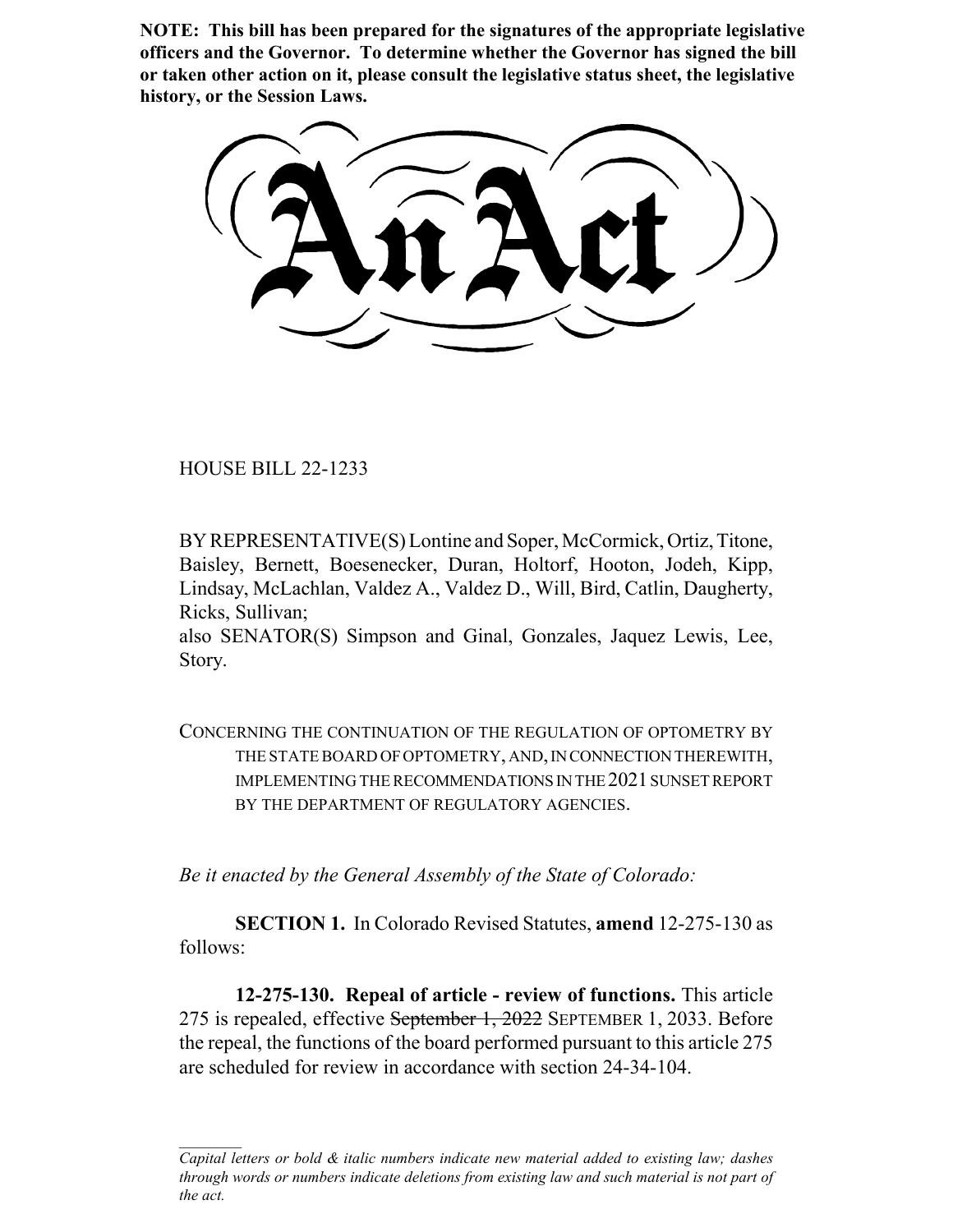**SECTION 2.** In Colorado Revised Statutes, 24-34-104, **repeal**  $(23)(a)(I)$ ; and **add**  $(34)(a)(VI)$  as follows:

**24-34-104. General assembly review of regulatory agencies and functions for repeal, continuation, or reestablishment - legislative** declaration - repeal. (23) (a) The following agencies, functions, or both, are scheduled for repeal on September 1, 2022:

(I) The state board of optometry created in article 275 of title 12;

(34) (a) The following agencies, functions, or both, are scheduled for repeal on September 1, 2033:

(VI) THE STATE BOARD OF OPTOMETRY CREATED IN ARTICLE 275 OF TITLE 12.

**SECTION 3.** In Colorado Revised Statutes, 12-275-103, **amend** (1)(b)(X) and (1)(b)(XI); and **add** (1)(b)(XII), (1)(b)(XIII), (1)(b)(XIV),  $(1)(b)(XV), (1)(b)(XVI), (1)(b)(XVII), and (1)(b)(XVIII)$  as follows:

**12-275-103. Practice of optometry defined - prescribing drugs - therapeutic optometrist - rule.** (1) (b) The following are part of the practice of optometry:

 $(X)$  Debridement of corneal epithelium; and

(XI) Removal of corneal epithelium;

(XII) INJECTIONS FOR THE TREATMENT OF CONDITIONS OR DISEASES OF THE EYE OR EYELID, EXCLUDING INTRAOCULAR INJECTIONS PENETRATING THE GLOBE;

(XIII) THE USE OF A LOCAL ANESTHETIC IN CONJUNCTION WITH THE PRIMARY TREATMENT OF AN EYELID LESION;

(XIV) REMOVAL AND BIOPSY OF EYELID LESIONS WITHOUT CHARACTERISTICS OR OBVIOUS SIGNS OF MALIGNANCY, EXCLUDING LESIONS INVOLVING THE EYELID MARGIN OR LARGER THAN FIVE MILLIMETERS IN SIZE;

(XV) INCISION AND CURETTAGE OF A CHALAZION;

PAGE 2-HOUSE BILL 22-1233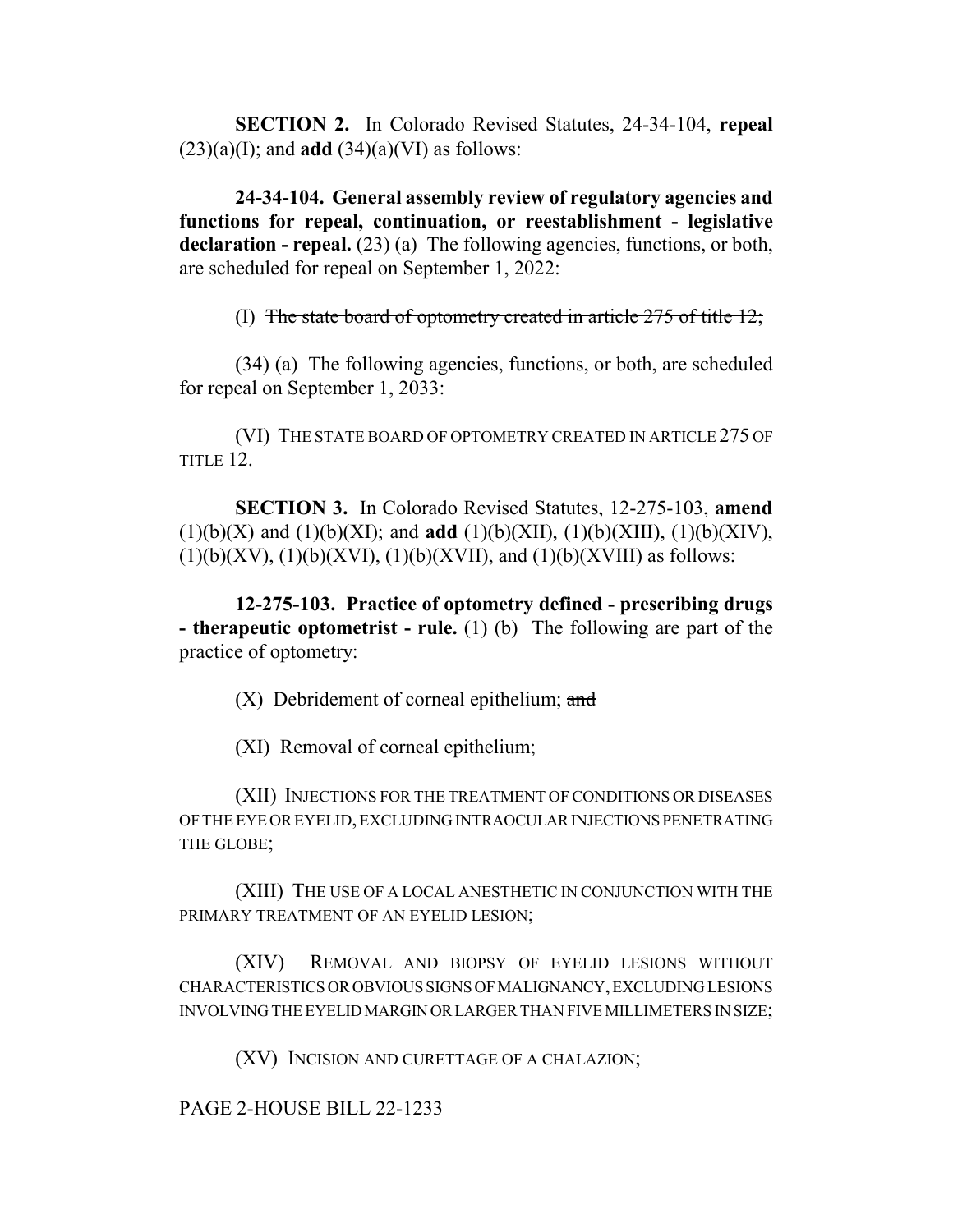(XVI) SIMPLE REPAIR OF AN EYELID LACERATION NO LARGER THAN TWO AND ONE-HALF CENTIMETERS AND NO DEEPER THAN THE ORBICULARIS MUSCLE AND NOT INVOLVING THE EYELID MARGIN OR LACRIMAL DRAINAGE STRUCTURES;

(XVII) CORNEAL CROSS-LINKING; AND

(XVIII) LASER CAPSULOTOMY, LASER PERIPHERAL IRIDOTOMY, AND LASER TRABECULOPLASTY.

**SECTION 4.** In Colorado Revised Statutes, 12-30-108, **repeal**  $(4)(b)(I)$  as follows:

**12-30-108. Confidential agreement to limit practice - violation grounds for discipline.** (4) (b) Subsection (1)(a) of this section regarding notification for confidential agreements does not apply to:

(I) Article 275 of this title 12 concerning optometrists;

**SECTION 5.** In Colorado Revised Statutes, 12-275-110, **amend** (1)(c); and **add** (3), (4), (5), (6), and (7) as follows:

**12-275-110. Application for license - licensure by endorsement.** (1) A person who desires to practice optometry in the state may file with the board an application for a license, giving the information required in a form and manner approved by the board. The applicant shall demonstrate that the applicant possesses the following qualifications:

(c) The applicant has successfully passed the written A STANDARDIZED NATIONAL examination of the National Board of Examiners in Optometry. The board shall have the authority, upon its investigation and approval of the examination standards, to approve some body other than the National Board of Examiners in Optometry as the examining body APPROVED BY THE BOARD THAT TESTS THE QUALIFICATIONS OF THE APPLICANT TO PRACTICE OPTOMETRY IN THE STATE.

(3) A LICENSEE LICENSED UNDER THIS SECTION WHO PERFORMS LASER PROCEDURES OR TREATS OCULAR ADNEXA SHALL DEMONSTRATE COMPETENCY AND COMPLETE ONE OF THE FOLLOWING EDUCATION AND EXAMINATION REQUIREMENTS PRIOR TO PERFORMING THESE PROCEDURES:

## PAGE 3-HOUSE BILL 22-1233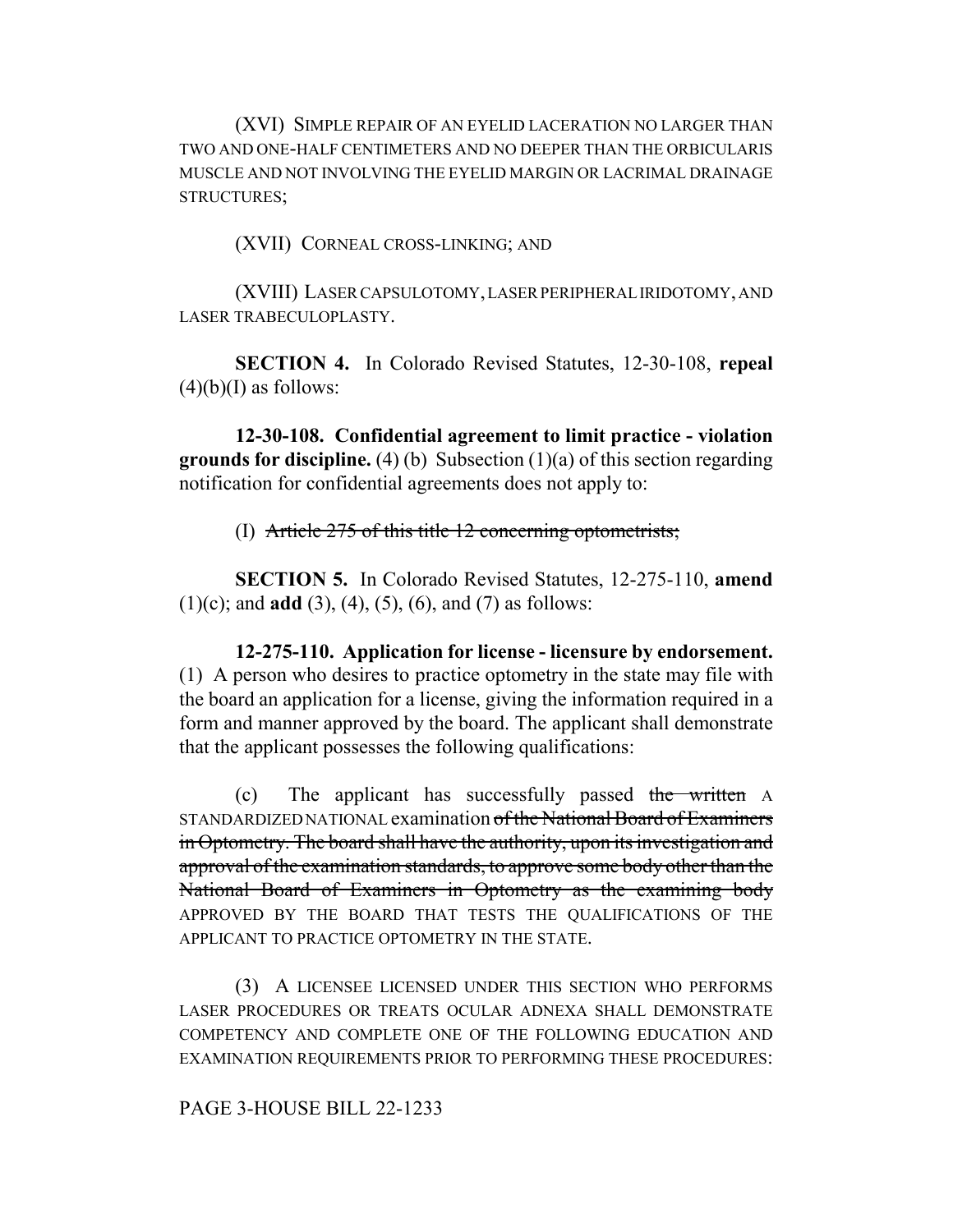(a) GRADUATE FROM AN ACCREDITED COLLEGE OR UNIVERSITY OF OPTOMETRY IN 2019 OR LATER WHERE THE LASER PROCEDURES AND OCULAR ADNEXA TREATMENTS WERE TAUGHT AND DEMONSTRATE PASSAGE OF THE STANDARDIZED NATIONAL EXAMINATION APPROVED BY THE BOARD PURSUANT TO SUBSECTION  $(1)(c)$  OF THIS SECTION; OR

(b) COMPLETE A TRAINING COURSE APPROVED BY THE BOARD AND SATISFACTORILY COMPLETE A PROCTORED CLINICAL SESSION WITHIN TWO YEARS PRIOR TO PERFORMING LASER PROCEDURES OR TREATING OCULAR ADNEXA. PROCTORING MAY BE PERFORMED BY AN OPTOMETRIST OR OPHTHALMOLOGIST LICENSED TO PERFORM THE PROCEDURES IN ANY JURISDICTION.

(4) IF A LICENSEE HAS NOT PERFORMED A LASER PROCEDURE WITHIN THE PAST TWO YEARS, THE LICENSEE SHALL SATISFACTORILY COMPLETE ANOTHER PROCTORED CLINICAL SESSION PRIOR TO PERFORMING ANY LASER PROCEDURES.

(5) A LICENSEE PERFORMING THE PROCEDURES DESCRIBED IN SUBSECTION (3) OF THIS SECTION SHALL REPORT TO THE BOARD ANY ADVERSE OUTCOMES FOLLOWING EACH PROCEDURE. THE LICENSEE SHALL DELIVER SUCH REPORTS AND ANY CORRESPONDING PATIENT RECORDS TO THE BOARD OFFICE WITHIN TEN DAYS AFTER THE DATE THAT THE LICENSEE IS AWARE OF THE ADVERSE OUTCOME.

(6) A LICENSEE SHALL MAINTAIN DOCUMENTATION EVIDENCING COMPLETION OF THE REQUIREMENTS OF SUBSECTIONS (3), (4), AND (5) OF THIS SECTION AND SHALL PROVIDE THE DOCUMENTATION TO THE BOARD UPON REQUEST. PERFORMING ANY OF THE PROCEDURES DESCRIBED IN SUBSECTION (3) OF THIS SECTION WITHOUT MEETING THE REQUIREMENTS OF SUBSECTIONS  $(3)$ ,  $(4)$ , AND  $(5)$  OF THIS SECTION MAY SUBJECT THE LICENSEE TO DISCIPLINE BY THE BOARD PURSUANT TO SECTION 12-275-122.

(7) NOTWITHSTANDING ANY LAW TO THE CONTRARY, THE REQUIREMENTS OF SUBSECTIONS  $(3)$ ,  $(4)$ ,  $(5)$ , AND  $(6)$  OF THIS SECTION DO NOT APPLY TO A LICENSEE'S PERFORMANCE OF THE PROCEDURES AND TREATMENTS SPECIFIED IN SECTION  $12-275-103$   $(1)(b)(I), (1)(b)(V),$  $(1)(b)(VI)$ , AND  $(1)(b)(VII)$ .

**SECTION 6. Act subject to petition - effective date.** This act

PAGE 4-HOUSE BILL 22-1233